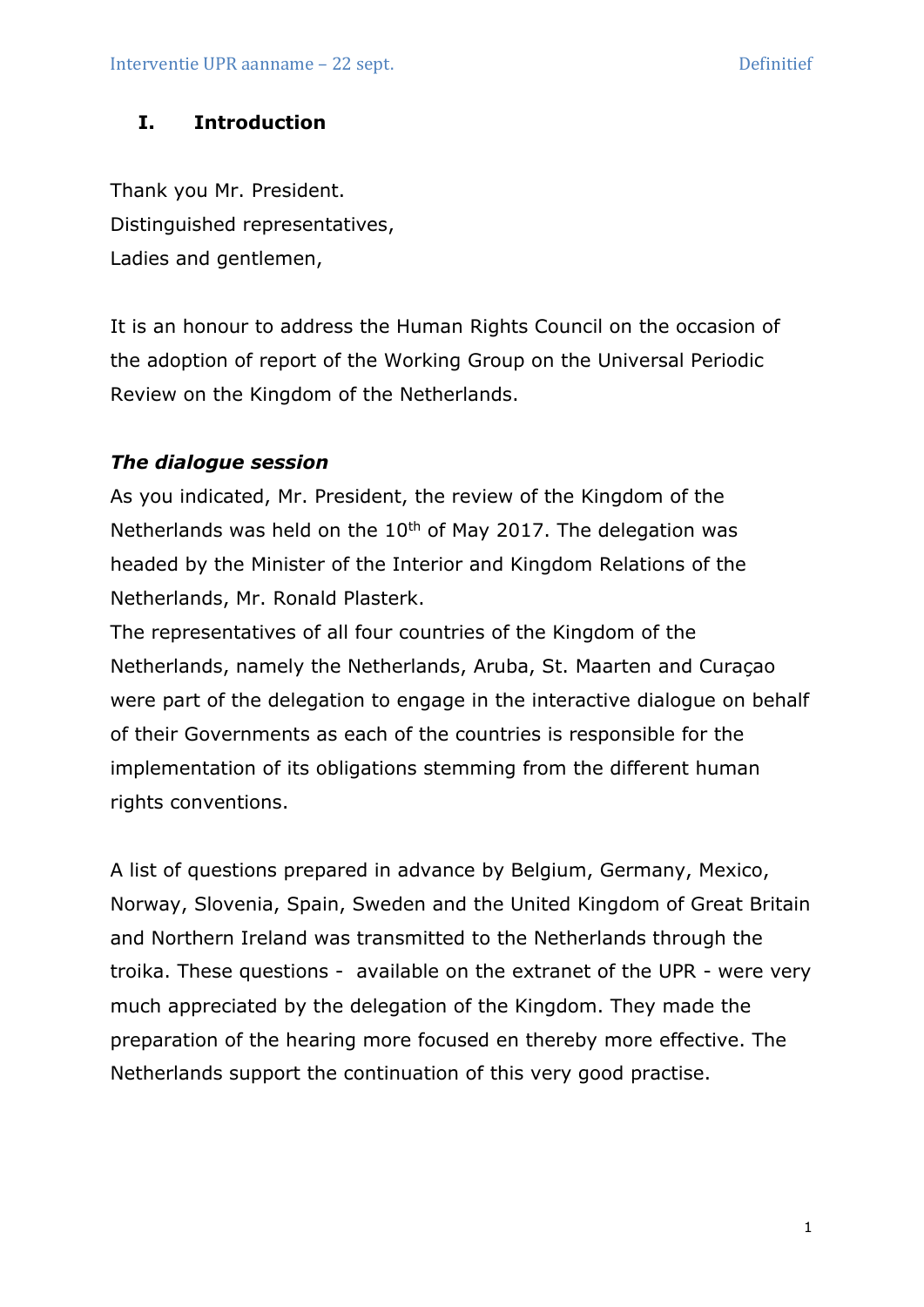We appreciated the interactive dialogue, where 89 delegations made statements. Recommendations made during the dialogue were attached to the report of the Kingdom of the Netherlands which was adopted by the Working Group on the Universal Periodic Review at the 18th meeting held on 12 May 2017.

### *Recommendations*

The Kingdom received 203 recommendations. Most of them concerned the country of the Netherlands of the Kingdom. The Recommendations concerned the many topics which were dealt with during the hearing in May. They focused on the human rights institutional infrastructure, and many legislative and policy measures. We appreciated the constructive manner in which most of these recommendations were made.

The Netherlands received a great deal of support in continuing different action plans, among which the National Action Plan on Human Rights. Many recommendations concerned more specifically non-discrimination, children's rights, migrants rights and hate crime. In that context, the Netherlands was urged to continue the strategic and systematic approach to tackling discrimination and hate crimes on, among others, the grounds of race, ethnic origin, nationality, and religion. With the further implementation of the National Action Programme Against Discrimination the government of the Netherlands aims to give specific follow-up to among others these recommendations with both preventive and repressive measures.

The Kingdom of the Netherlands received several recommendations related to business and human rights. The Netherlands is committed to preventing and remedying the involvement of Dutch companies in human rights abuses and will continue its efforts in this regard, in line with the United Nations Guiding Principles on Business and Human Rights and its National Action Plan on Business and Human Rights.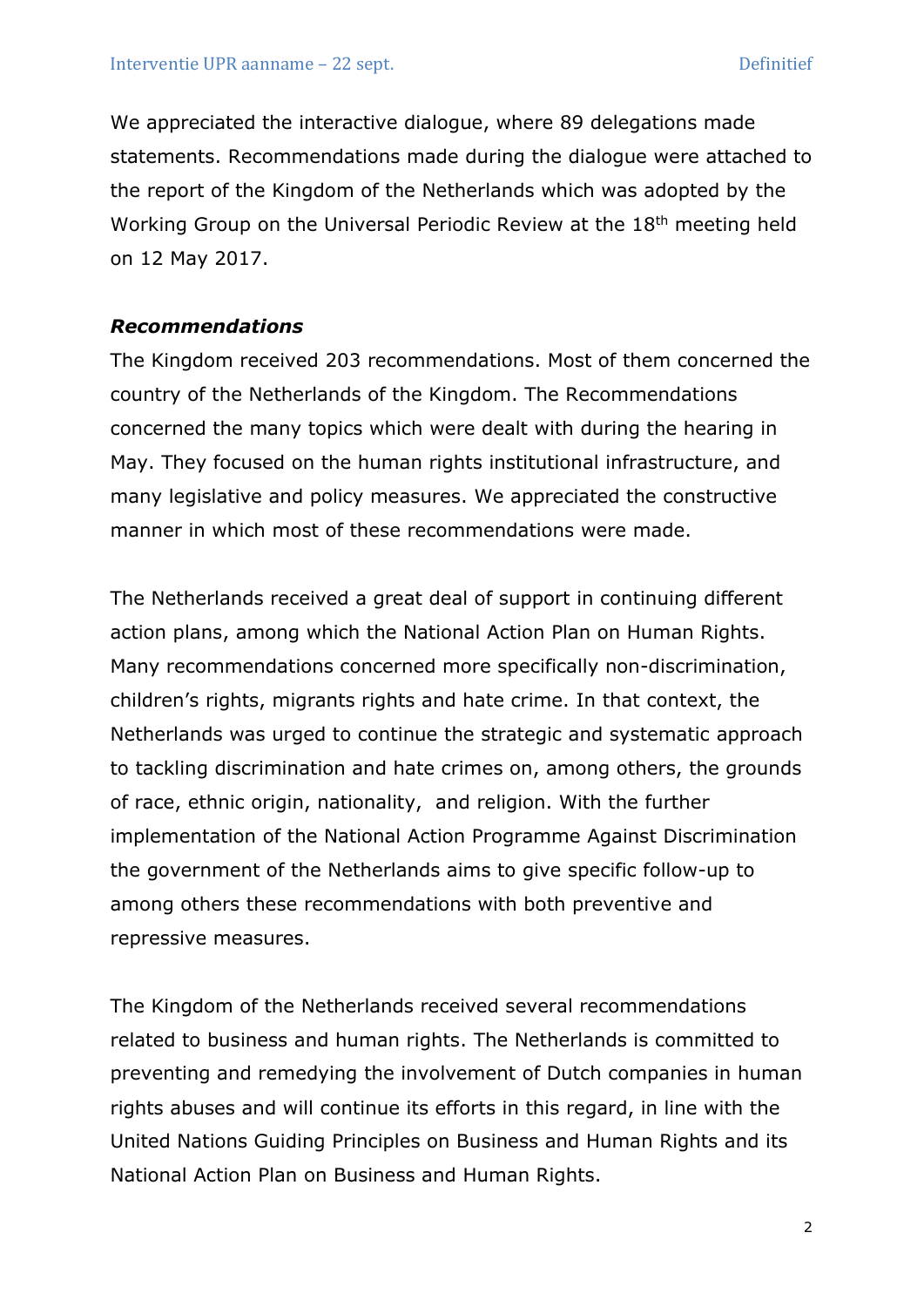#### *Reaction to recommendations*

We have taken and studied the recommendations very seriously. The 8<sup>th</sup> of September the Netherlands shared the responses to the recommendations to Office of the High Commissioner for Human Rights' office. As most of the recommendations were addressed to the country of the Netherlands they were also responded to by the Netherlands. This with the exception of seven recommendations (131.25, 131.26, 131.117, 131.123, 131.154, 131.199 and 131.203), which have been responded to by the Kingdom of the Netherlands as a whole (The Netherlands, Aruba, Curaçao and Sint Maarten).

As mentioned in the document transmitted to the OHCHR, the horrible hurricane Irma struck Sint Maarten recently. Due to these extreme circumstances and the damages caused by Irma in Sint Maarten, the government of Sint Maarten could not participate in finalizing this response of the Kingdom of the Netherlands to the UPR recommendations. Although its viewpoints have been incorporated into the response, rectifications from the government of Sint Maarten may follow.

The Kingdom of the Netherlands accepted 105 recommendations, another 97 recommendations are noted. In our written response, our aim was to clarify our position and our reasons for adopting or noting resolutions as clearly as possible.

For instance, three recommendations (131.5, 131.6, 131.7) related to the ratification of the Optional Protocol to the ICESCR are noted. The reason for this is that the Government is currently studying the advice it has requested from the Council of State on an enabling draft law. A decision on ratification of OP-ICESCR will then be taken by the next Dutch Government.